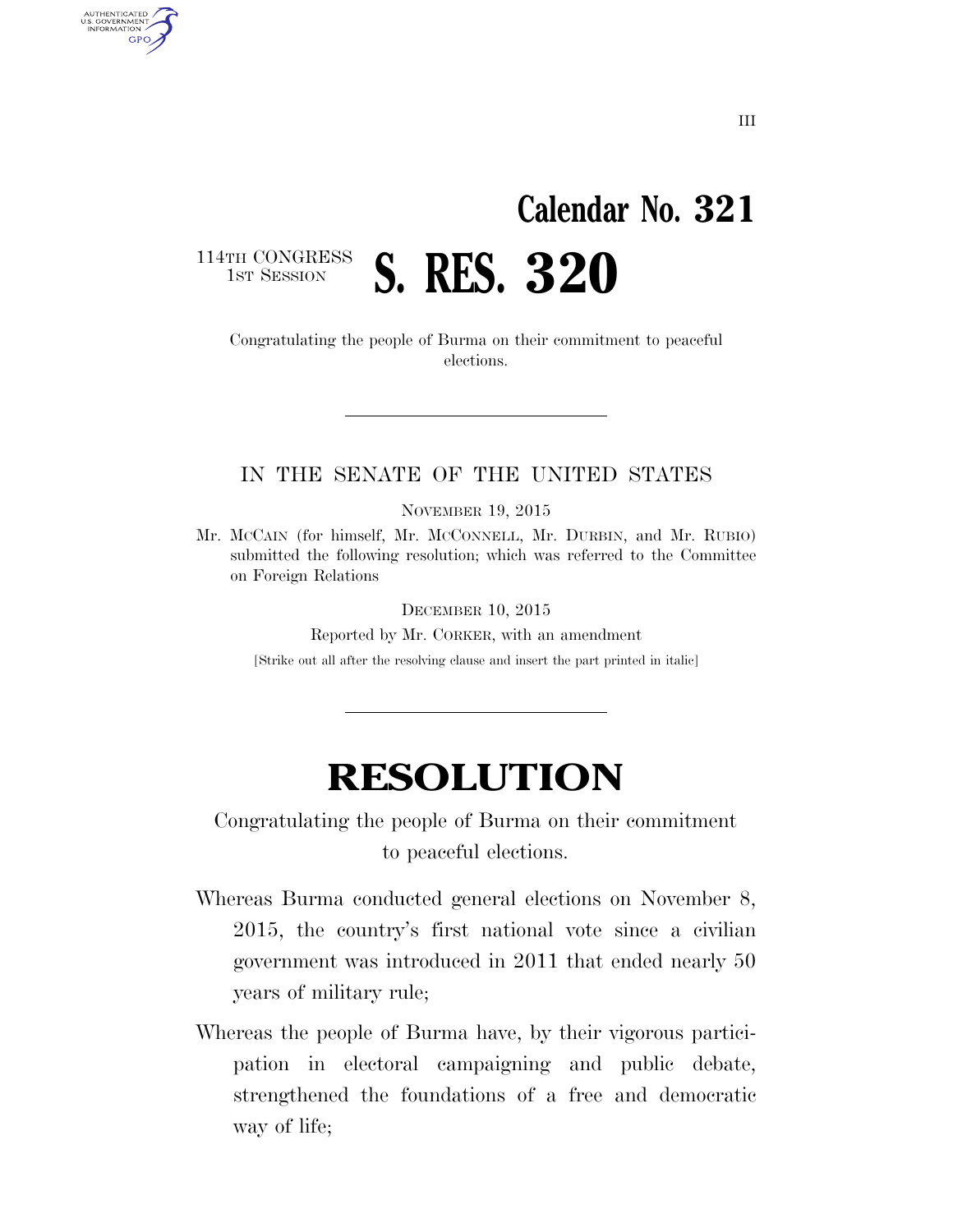- Whereas preliminary reports indicate that voter turnout exceeded 80 percent;
- Whereas international observers have reported that election day was largely free and fair and conducted in an orderly and peaceful fashion despite broader structural concerns such as the disenfranchisement of the Rohingya;
- Whereas the ruling military-backed Union Solidarity *and* Development Party suffered a dramatic loss at the polls, and the National League for Democracy won a sizable majority in both chambers of Burma's Union Parliament, the Pyidaungsu Hluttaw, and will select Burma's next President;
- Whereas Nobel Peace Prize Laureate Aung San Suu Kyi has symbolized the struggle for freedom and democracy in Burma and has actively supported democratic reform through her leadership of the National League for Democracy;
- Whereas the National League for Democracy espouses a policy of nonviolent movement towards multi-party democracy in Burma, supports national reconciliation, and endorses strengthening democratic institutions, protecting human rights, implementing free market economic reforms, and reinforcing rule of law;
- Whereas President Thein Sein and Commander-in-Chief Min Aug Hlaing made public commitments to respect the election results and vowed to abide by the law to ensure an orderly and prompt transition to a new government; and
- Whereas the continued democratic development of Burma is a matter of fundamental importance to the advancement of United States interests in Southeast Asia and is sup-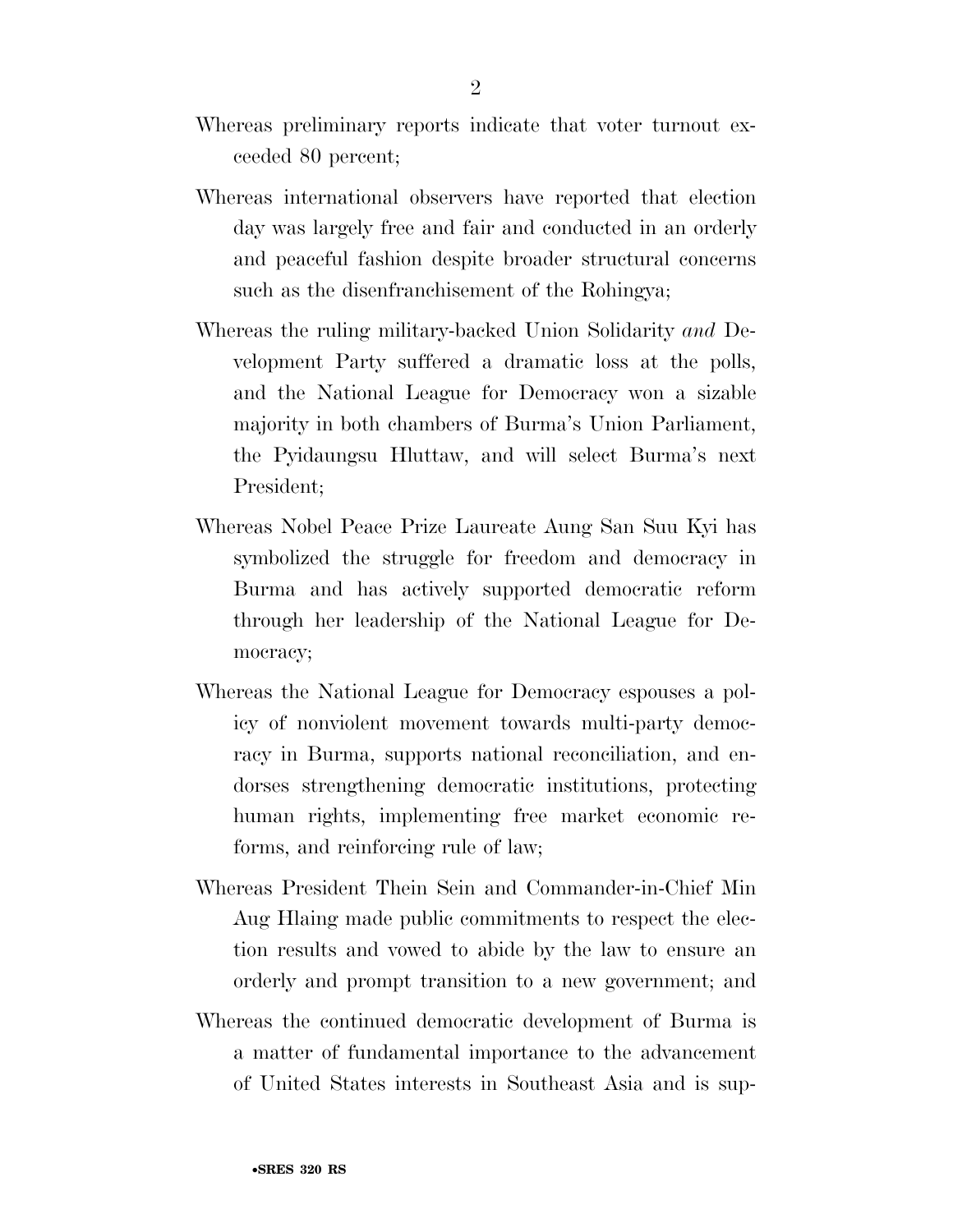ported by the United States Senate: Now, therefore, be it

*Resolved*, That the Senate—

2 (1) congratulates the people of Burma for em- bracing democracy through their participation in the November 8, 2015, general elections and for their continuing efforts in developing a free, democratic society that respects internationally recognized human rights;

 (2) recognizes the National League for Democ- racy's victory as a reflection of the will of the Bur-mese people;

 (3) calls on the Union Solidarity Development Party to undertake a peaceful transfer of power and abide by the law to ensure an orderly and prompt 14 transition to a new government;

 (4) encourages all parties to pursue national reconciliation talks and work together in the spirit of national unity to seek what is best for the coun-18  $t$ ry;

 (5) recognizes that while the Government of Burma has made important progress towards de- mocratization, there remain important impediments to the realization of full democratic and civilian gov-ernment, including the reservation of unelected seats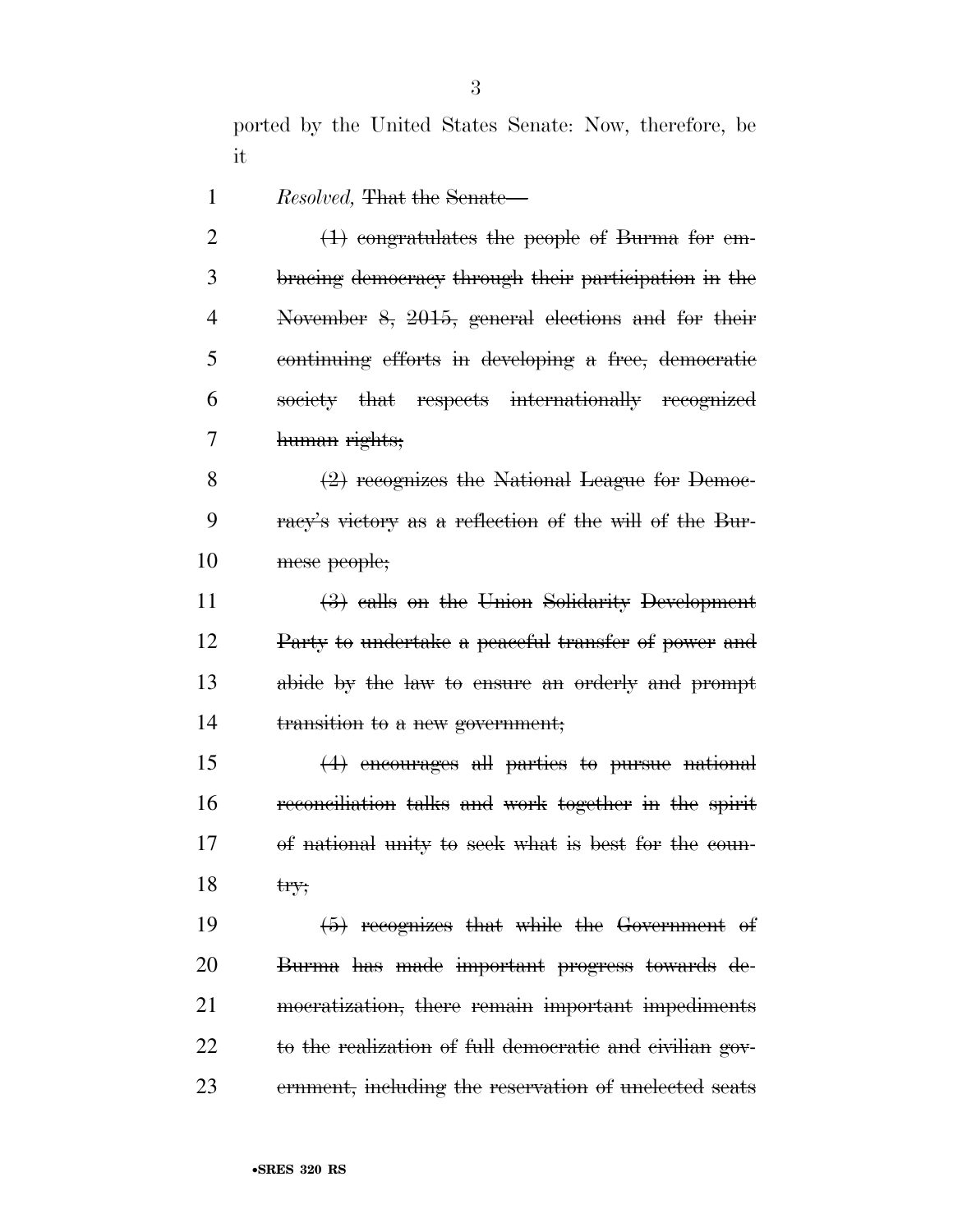| $\mathbf{1}$ | for the military and the disenfranchisement of       |
|--------------|------------------------------------------------------|
| 2            | groups of people including the Rohingya;             |
| 3            | $(6)$ expresses hope that newly elected members      |
| 4            | of parliament and a prompt and orderly transition    |
| 5            | to a new government will herald a new generation of  |
| 6            | responsible leadership in Burma;                     |
| 7            | $(7)$ calls on the Government of Burma to sup-       |
| 8            | port meaningful efforts to reform the 2008 Constitu- |
| 9            | tion of Burma, with the full and unfettered partici- |
| 10           | pation of the people of Burma and in a manner that   |
| 11           | promotes and protects democratic development of      |
| 12           | Burma and safeguards against arbitrary interference  |
| 13           | by the military;                                     |
| 14           | (8) supports negotiations between the Govern-        |
| 15           | ment of Burma and ethnic-based peoples and organi-   |
| 16           | zations;                                             |
| 17           | $(9)$ encourages the President of the United         |
| 18           | States to take further steps toward normalization of |
| 19           | relations with Burma and consider the potential re-  |
| 20           | laxation of restrictions should the Union Solidarity |
| 21           | Development Party respect the election results and   |
| 22           | proceed with a prompt and orderly transition in      |
| 23           | power; and                                           |
| 24           | $(10)$ reaffirms that the people of the United       |

States will continue to stand with the people of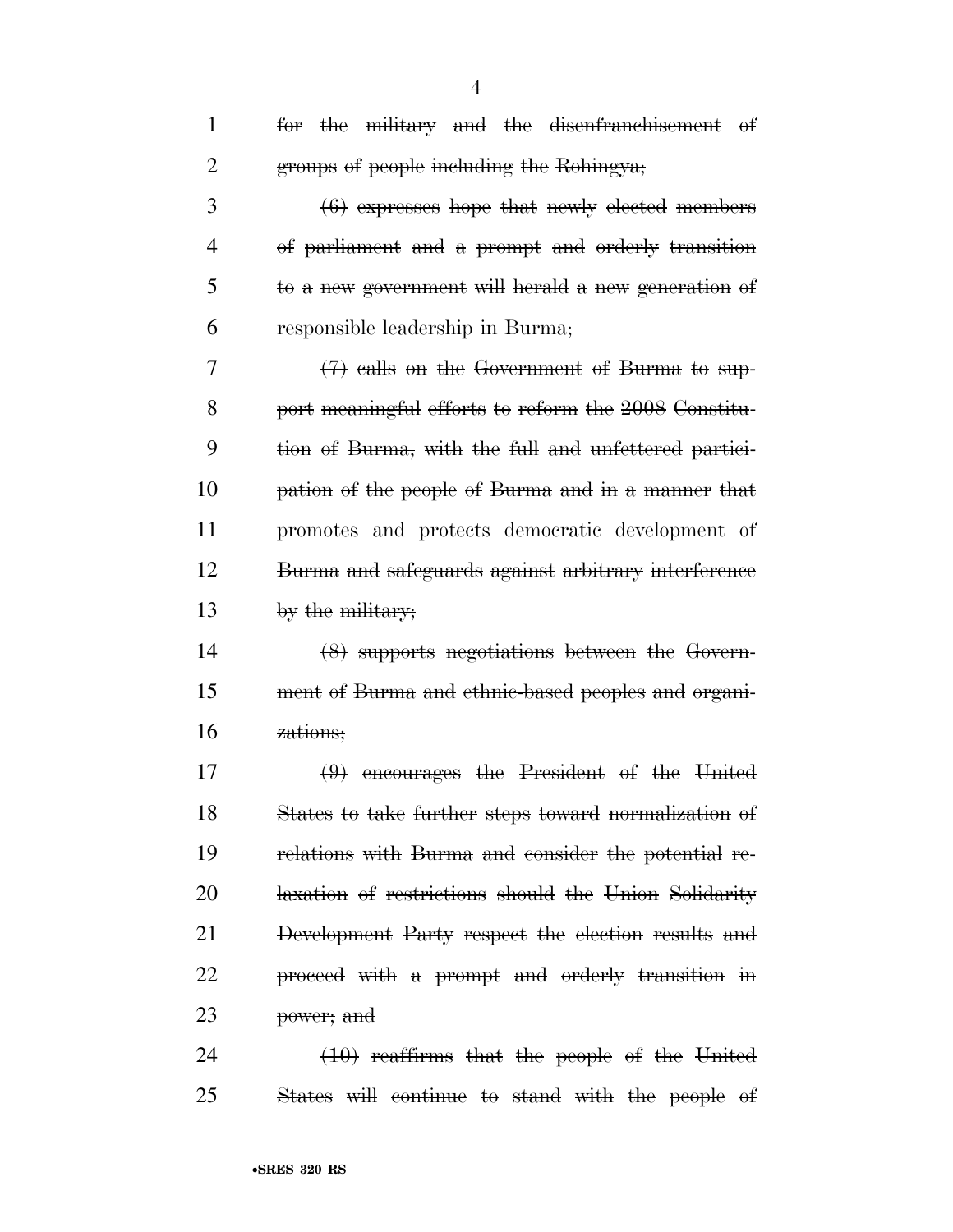*That the Senate*—

 *(1) congratulates the people of Burma for em- bracing democracy through their participation in the November 8, 2015, general elections, and for their continuing efforts in developing a free, democratic so- ciety that respects internationally recognized human rights;* 

 *(2) recognizes the National League for Democ- racy's victory as a reflection of the will of the Bur-mese people;* 

 *(3) calls on the Union Solidarity and Develop- ment Party to undertake a peaceful transfer of power and abide by the law to ensure an orderly and prompt transition to a new government;* 

 *(4) encourages all parties to pursue national rec- onciliation talks and work together in the spirit of national unity to seek what is best for the country;* 

 *(5) recognizes that while the Government of Burma has made important progress towards democ- ratization, there remain serious challenges and im- pediments to the realization of full democratic and ci-vilian government, including the reservation of*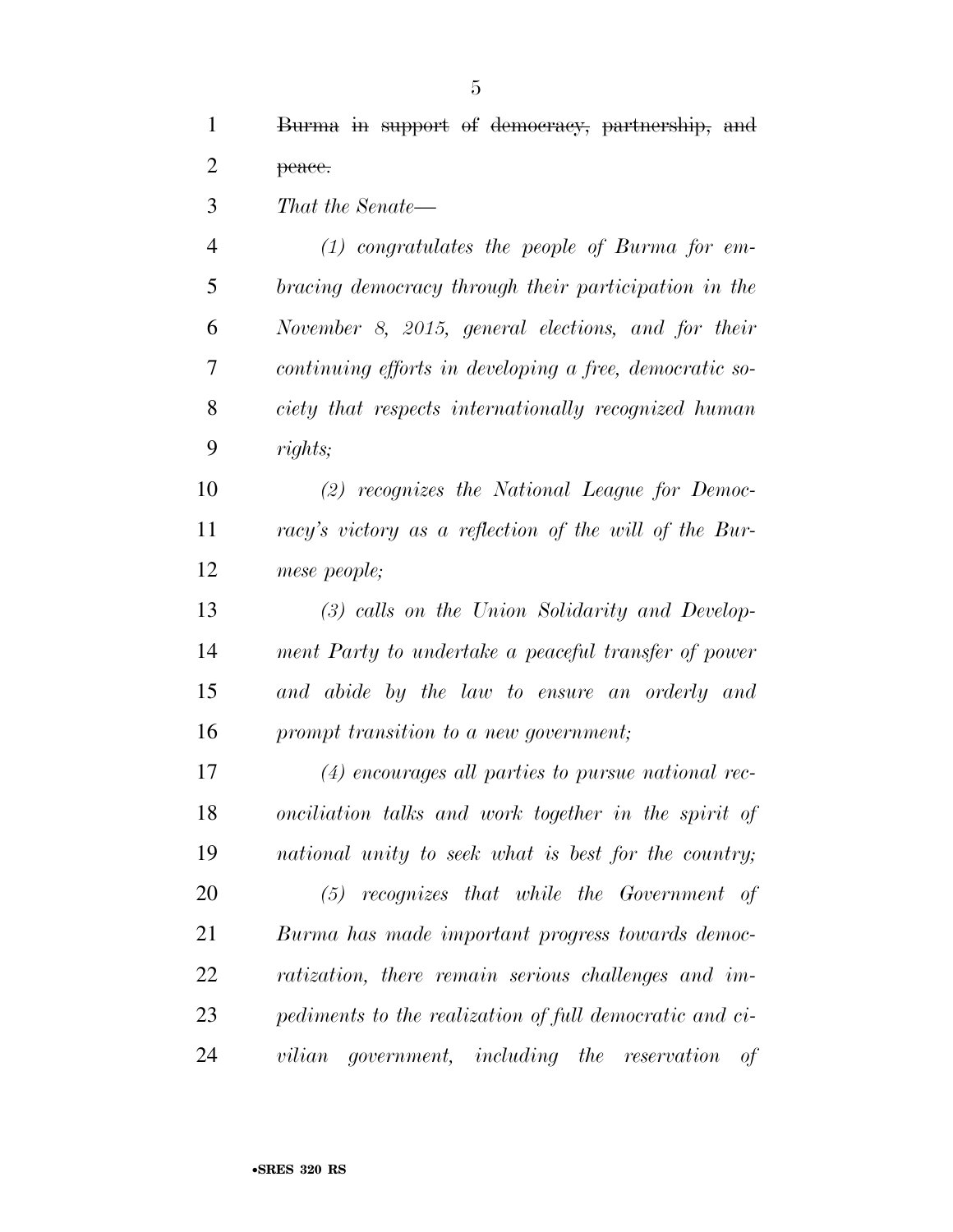| $\mathbf{1}$   | unelected seats for the military and the disenfran-      |
|----------------|----------------------------------------------------------|
| $\overline{2}$ | chisement of groups of people including the Rohingya;    |
| 3              | $(6)$ expresses hope that newly elected members of       |
| $\overline{4}$ | parliament will contribute to the ongoing political      |
| 5              | transformation and will herald a new generation of       |
| 6              | responsible democratic leadership in Burma;              |
| 7              | $(7)$ calls on the Government of Burma to support        |
| 8              | meaningful efforts to reform the 2008 Constitution of    |
| 9              | Burma, with the full and unfettered participation of     |
| 10             | all the people of Burma and in a manner that pro-        |
| 11             | motes and protects democratic development of Burma       |
| 12             | and safeguards against arbitrary interference by the     |
| 13             | military;                                                |
| 14             | (8) calls on the Government of Burma to release          |
| 15             | all political prisoners;                                 |
| 16             | $(9)$ supports negotiations between the Govern-          |
| 17             | ment of Burma and ethnic groups and organizations        |
| 18             | toward a genuine national ceasefire;                     |
| 19             | $(10)$ encourages the President of the United            |
| 20             | States, in close and timely consultation with Con-       |
| 21             | gress, to continue to support efforts to promote gen-    |
| 22             | <i>uine democratic transition and to ensure that any</i> |
| 23             | changes in United States policy toward Burma, in-        |
| 24             | cluding the consideration of any potential relaxation    |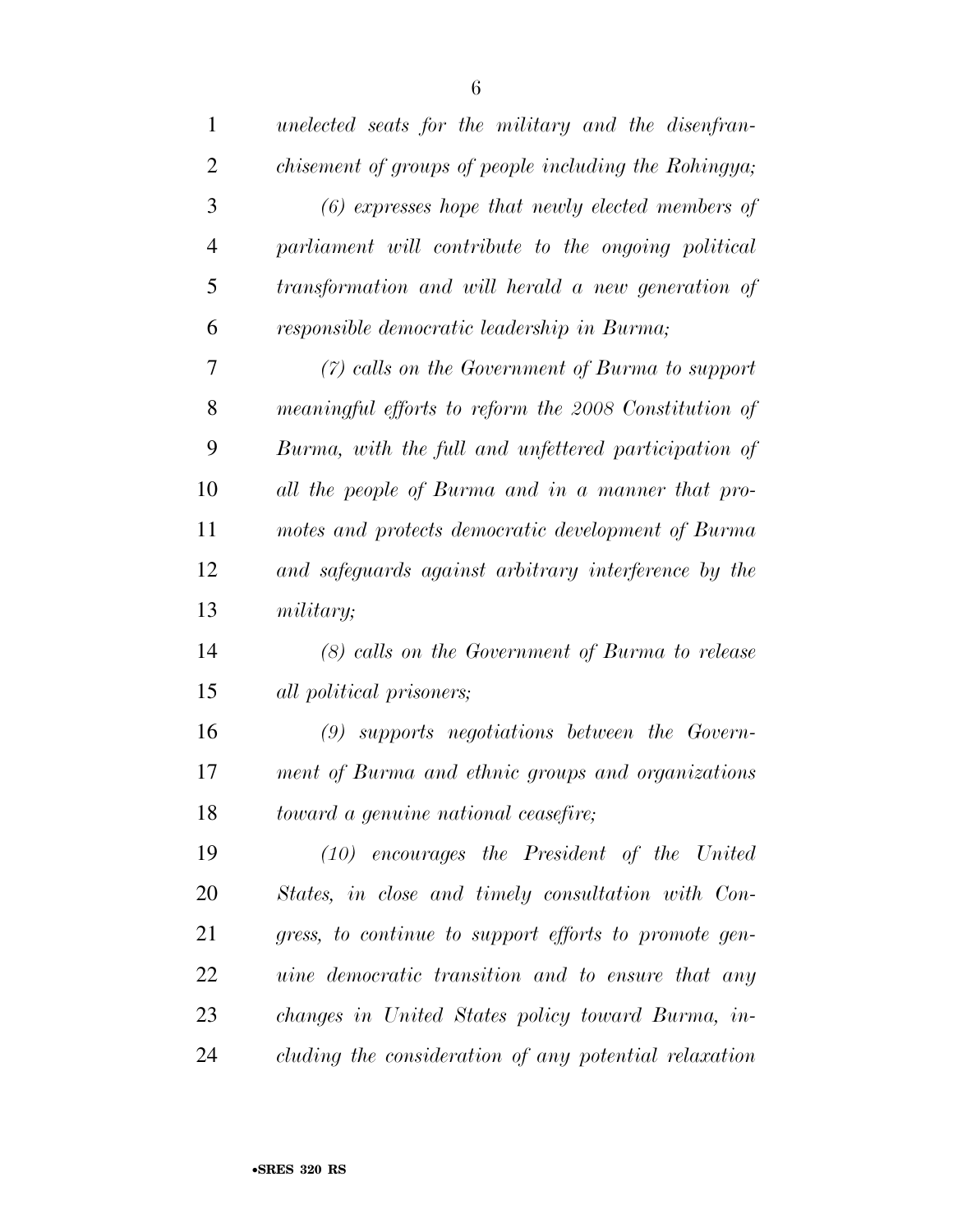*of restrictions, are aligned with support for a genuine and sustainable democratic transition; and (11) reaffirms that the people of the United States will continue to stand with the people of Burma in support of democracy, partnership, and peace.*